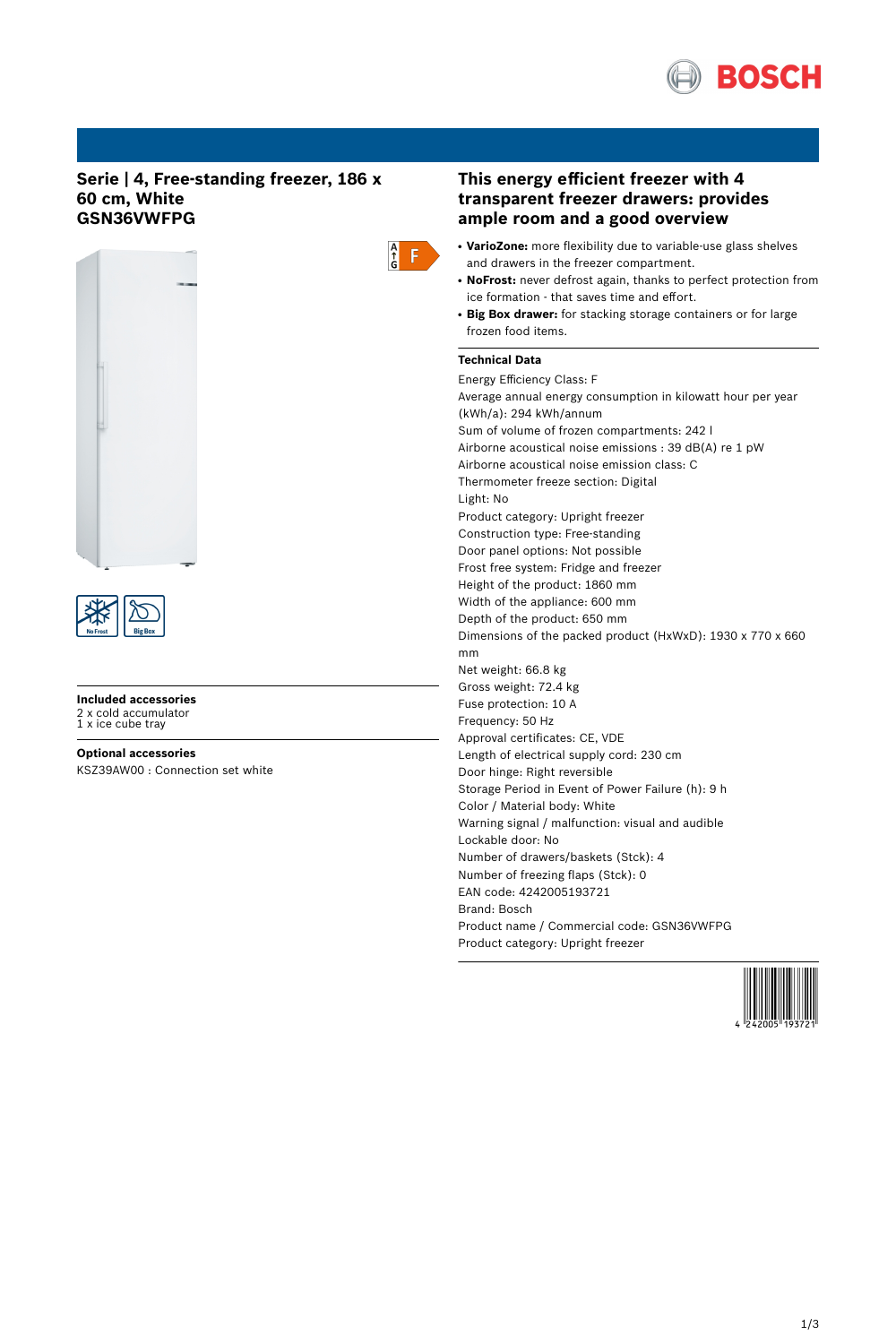

**Serie | 4, Free-standing freezer, 186 x 60 cm, White GSN36VWFPG**

# **This energy efficient freezer with 4 transparent freezer drawers: provides ample room and a good overview**

### **Functions**

- White doors and white side panels
- Plastic Vertical door handle

### **Design features**

- No Frost, never have to defrost ever again
- LED electronic control
- Freezer malfunction warning signal: optical and acoustical warning system
- Freshsense Constant temperature control by intelligent sensor technology
- SuperFreeze function with automatic deactiviation

### **Food freshness system**

- Easy Access open shelving zone store and access food easily with our conveniently open freezer shelves
- MultiAirflow system improves circulation of air around the fridge
- <sup>1</sup> ice cube tray
- Vario Zone removable safety glass shelves for extra space!
- <sup>4</sup> transparent freezer drawers, <sup>2</sup> BigBox

## **Dimension and installation**

- Dimensions: 186 cm H x 60 cm W x 65 cm D

### **Key features - Fridge section**

- Right hinged door, door reversible
- Height adjustable front feet
- Door opening: No side clearance needed at all. Full access to all drawers, door opening angle 90°.
- 220 240 V

## **Key features - Freezer section**

- cold accumulator, ice cube tray

## **Country Specific Options**

- Based on the results of the standard 24-hour test. Actual consumption depends on usage/position of the appliance.
- To achieve the declared energy consumption, the attached distanceholders have to be used. As a result, the appliance depth increases by about 3.5 cm. The appliance used without the distance holder is fully functional, but has a slightly higher energy consumption.

### **Included accessories**

#### **Design features**

**Dimension and installation**

## **Additional features**

### **Performance and Consumption**

- EU19\_EEK\_D: F
- Total Volume : <sup>242</sup> <sup>l</sup>
- Net Fridge Volume : <sup>0</sup> <sup>l</sup>
- Net Freezer Volume : <sup>242</sup> <sup>l</sup>
- Freezing capacity 24h : <sup>19</sup> kg
- Annual Energy Consumption: <sup>294</sup> kWh/a
- Climate Class: SN-T
- EU19 Fast freezer facility D
- Noise Level : <sup>39</sup> dB , EU19\_Noise emission class\_D: <sup>C</sup>
- Temperature rise time : EU19\_Temperature rise time\_D: <sup>9</sup> <sup>H</sup>